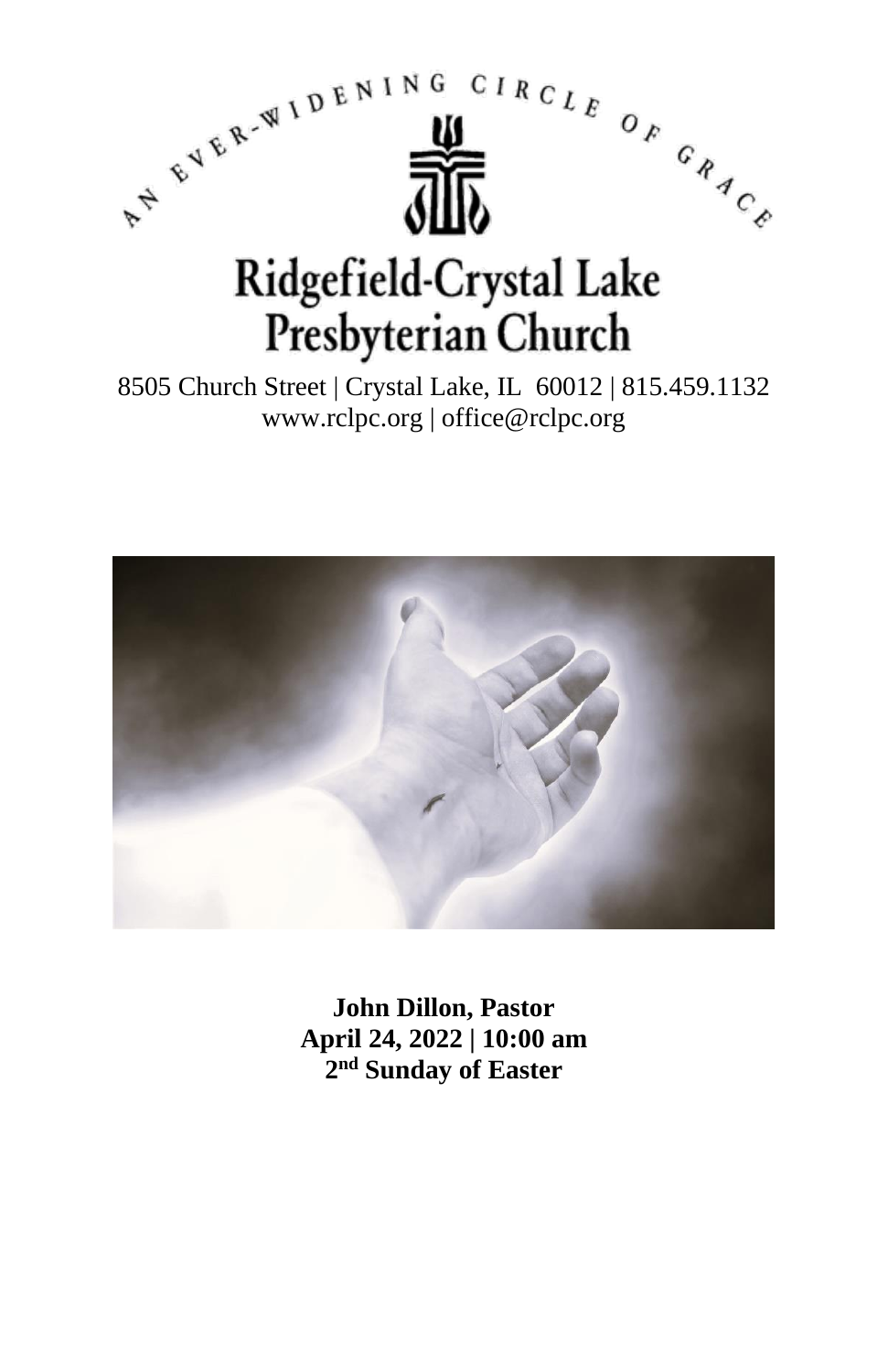## **WE GATHER IN GRACE**

*A "+" indicates all are invited to stand in either body or spirit. Reminders: Our worship service is being livestreamed and is on Zoom.*

+PRELUDE: MORNING HAS BROKEN Chuck Marhonic

WORDS OF WELCOME

+HYMN 366: LOVE DIVINE, ALL LOVES EXCELLING

#### +CALL TO WORSHIP

- One: Come, gather here brothers and sisters in Christ. Come, seek the loving God, revealed by Jesus.
- **All: We come, to worship the one who died and rose again for you and me. We come, with doubts or faith, we come as we are.**
- One: You are welcome here. Let us worship together.

### $+H$ YMN  $264.$  At The Name of Jesus

- +PRAYER OF CONFESSION
	- One**:** Living Jesus, you came to your disciples when they needed you, come to us now and reassure us.
	- **All: Help us in our moments of doubt to be able to cry out 'My Lord and my God' as Thomas did. Help us to be honest in our words as we wrestle with our uncertainties, knowing that you love us for them not in spite of them. Forgive us if we ever let the doubts take over. Forgive us for harsh words that belie your love. Forgive us the things left undone. Assure us of your never-ending love and grace giving us the peace you offer over and over and over again. Amen**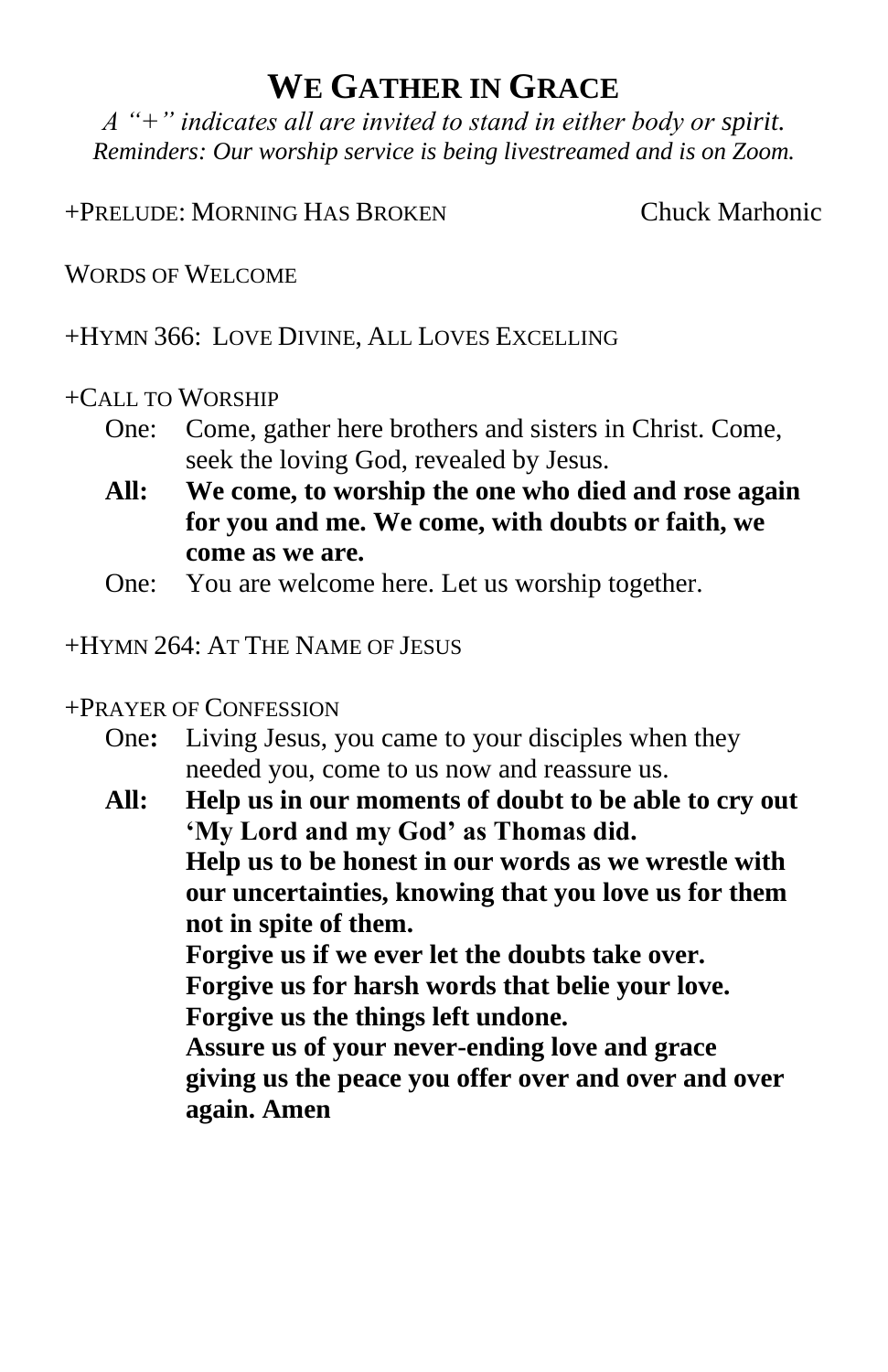+SUNG RESPONSE: HYMN 417 (V.1): LORD JESUS THINK ON ME **Lord Jesus, think on me, and purge away my sin. From earth-born passions set me free, and make me pure within.**

+ABSOLUTION AND PASSING OF THE PEACE

Pastor: Loving Jesus, we thank you that, with you, questions are allowed; that you do not expect us to understand it all. The mystery of your love is beyond our understanding but not beyond our accepting. Assure us of your never-ending love and grace giving us the peace you offer over and over and over again. Peace be with you!

+SUNG RESPONSE: REACH OUT YOUR HAND IN PEACE Lucy Smith **Reach out your hand in peace Reach out your hand in peace. Reach out your hand in peace. In return you'll feel God's love.**

## **WE GROW IN GRACE**

#### WEE WORSHIP

SCRIPTURE READING: John 20:19-31

MESSAGE *"Thomas: doubter, martyr, disciple, role-model"* Rev. John Dillon

+HYMN 270: O LORD, YOU ARE MY GOD AND KING

PRAYERS OF THANKSGIVING AND THE LORD'S PRAYER

**Our Father, who art in heaven, hallowed be thy name. Thy kingdom come, thy will be done, on earth as it is in heaven. Give us this day our daily bread; and forgive us our debts, as we forgive our debtors; and lead us not into temptation, but deliver us from evil. For thine is the kingdom, and the power, and the glory, forever. Amen.**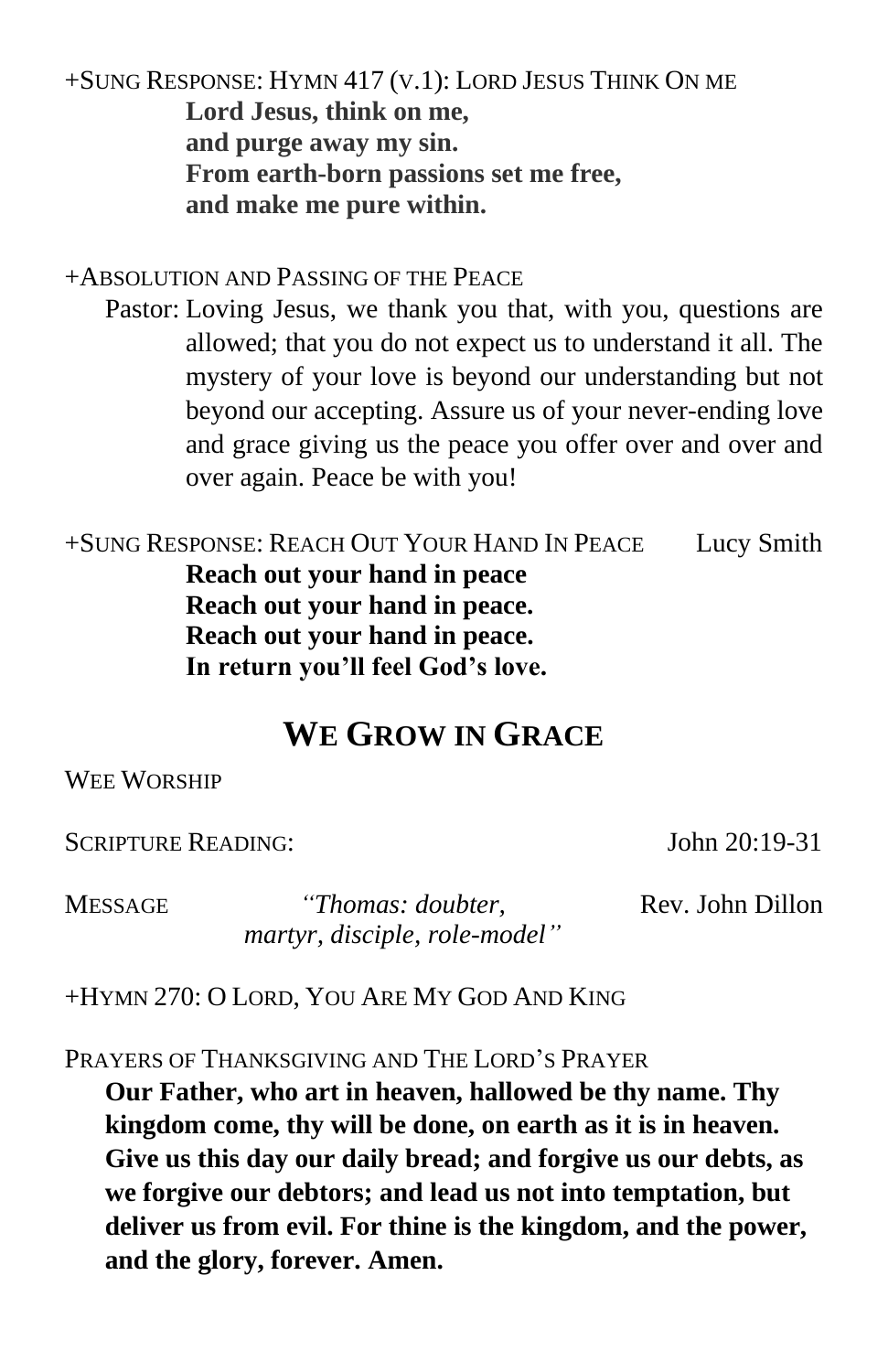OFFERING: REFLECTIONS Thelonious Monk

+PRAYER OF DEDICATION

+DOXOLOGY: GTG 607

Praise God, from whom all blessings flow; praise Christ, all people here below; praise Holy Spirit evermore; praise Triune God, whom we adore. Amen.

# **We Go in Grace**

+BENEDICTION

+HYMN 268: CROWN HIM WITH MANY CROWNS

*We gather in grace, we grow in grace, we go in grace… The journey continues in an ever-widening circle of grace.*

──────

MUSIC LEADERS: ANTHONY JAY HOUSTON AND SCOTT IDDINGS ACCOMPANISTS: ANN LEGG AND MIKE GRISWOLD TECHNICAL DIRECTOR: STEVE CONNELL



*Visit Our Welcome Page… [rclpc.org/welcomeToRCLPC.html](http://rclpc.org/welcomeToRCLPC.html)*

GLORY TO GOD HYMNAL USED UNLESS OTHERWISE NOTED ©CCLI LICENSE #1857579 | USED BY PERMISSION. ©OneLicense.Net License #A-708421 | Used by permission. ©Christian Copyright Solutions (CCS) License #13561 | Used by permission.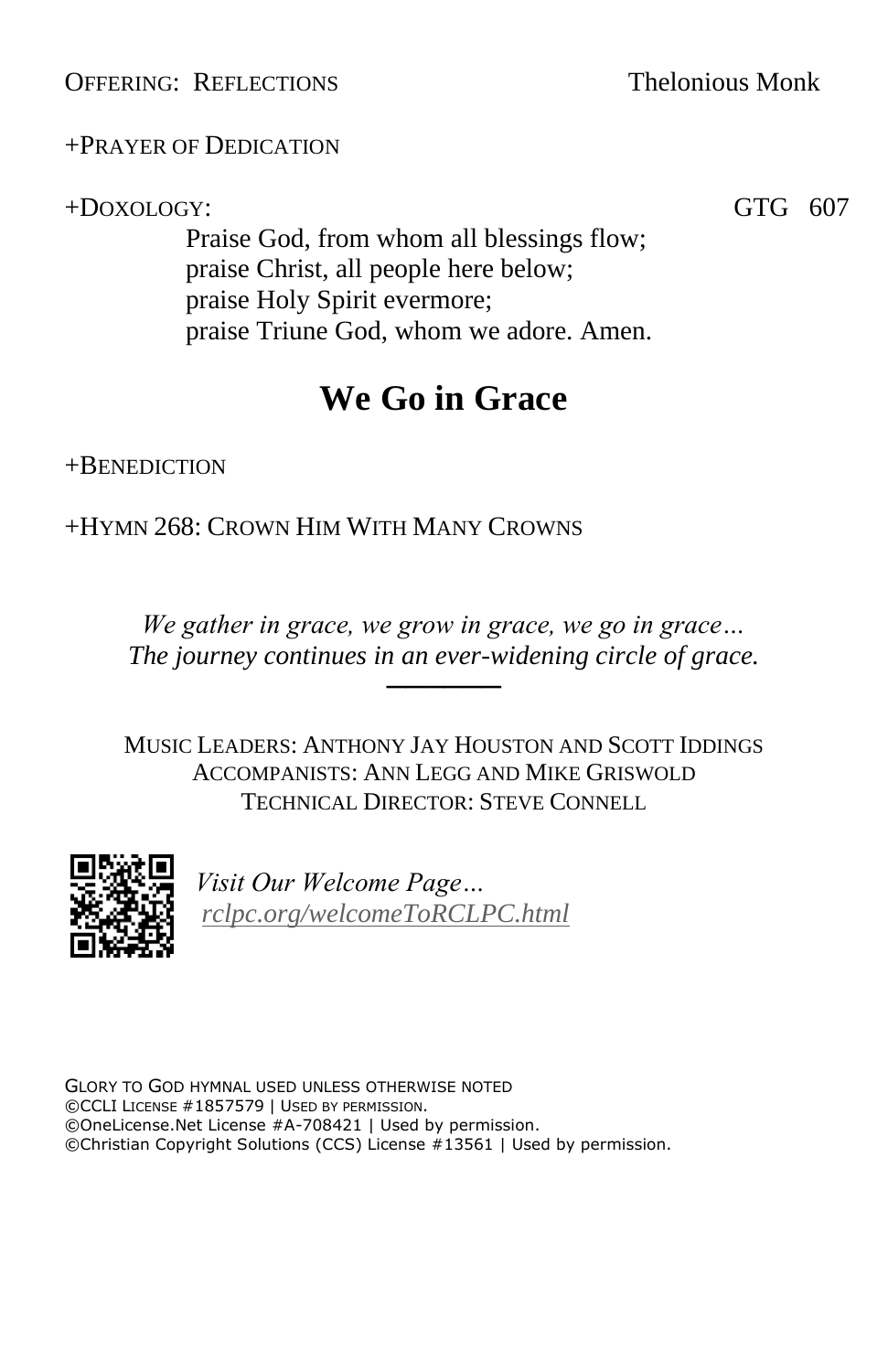Hymn 366: Love Divine, All Loves Excelling

Love divine, all loves excelling, Joy of heaven, to earth come down, fix in us thy humble dwelling; all thy faithful mercies crown. Jesus, thou art all compassion; pure, unbounded love thou art; visit us with thy salvation; enter every trembling heart.

Breathe, O breathe thy loving Spirit into every troubled breast; let us all in thee inherit; let us find the promised rest. Take away the love of sinning; Alpha and Omega be; end of faith, as its beginning, set our hearts at liberty.

Come, Almighty, to deliver; let us all thy life receive; suddenly return, and never, nevermore thy temples leave. Thee we would be always blessing, serve thee as thy hosts above, pray, and praise thee without ceasing, glory in thy perfect love.

Finish then thy new creation; pure and spotless let us be; let us see thy great salvation perfectly restored in thee: changed from glory into glory, till in heaven we take our place, till we cast our crowns before thee, lost in wonder, love, and praise.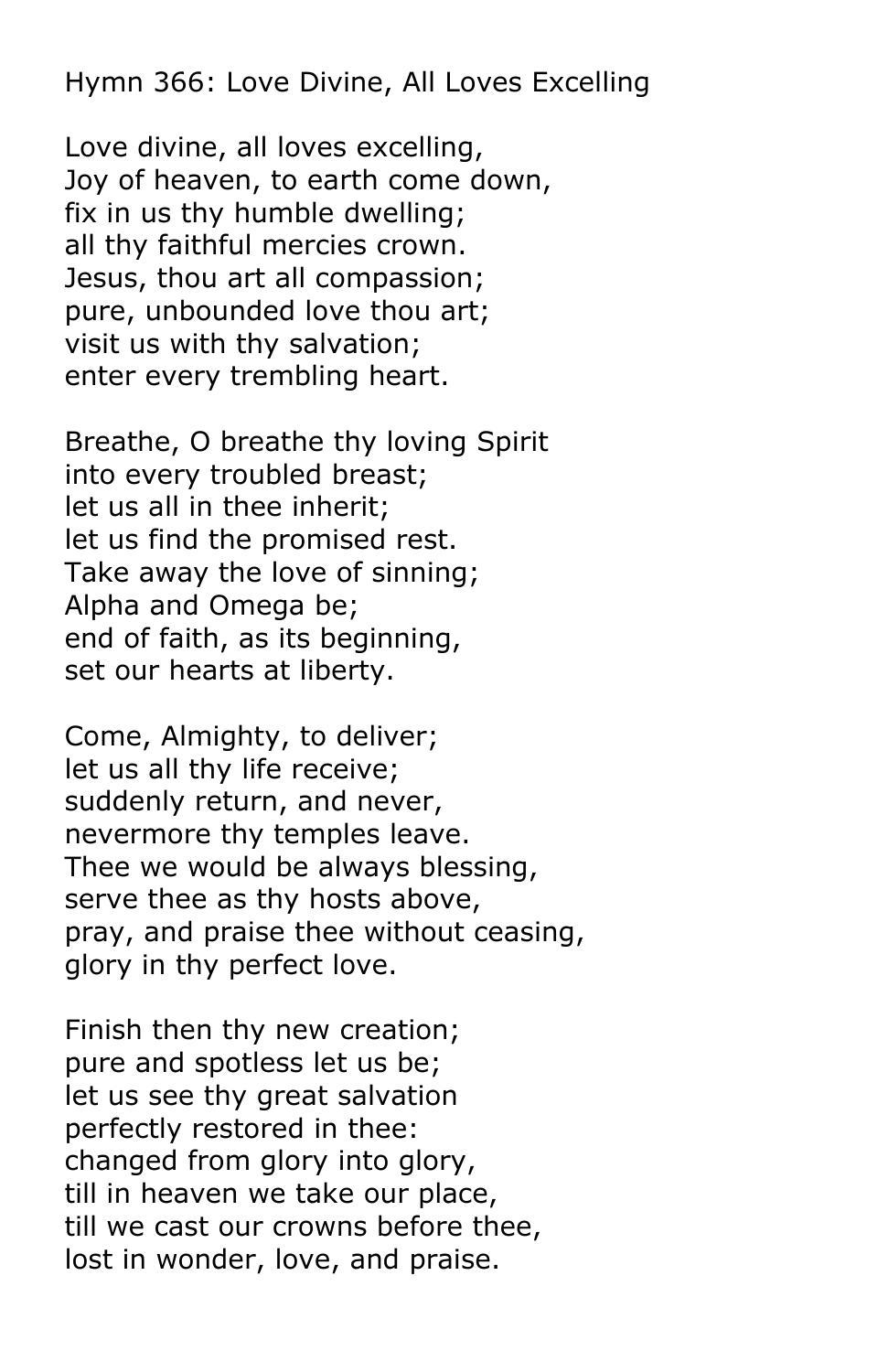Hymn 264: At the Name of Jesus

At the name of Jesus every knee shall bow, every tongue confess him King of glory now; 'tis the Father's pleasure we should call him Lord, who from the beginning was the mighty Word.

Humbled for a season to receive a name from the lips of sinners unto whom he came, faithfully he bore it spotless to the last, brought it back victorious, when from death he passed;

Bore it up triumphant, with its human light, through all ranks of creatures, to the central height, to the throne of Godhead, to the Father's breast, filled it with the glory of that perfect rest.

Christians, this Lord Jesus shall return again, with his Father's glory o'er the earth to reign; for all wreaths of empire meet upon his brow, and our hearts confess him King of glory now.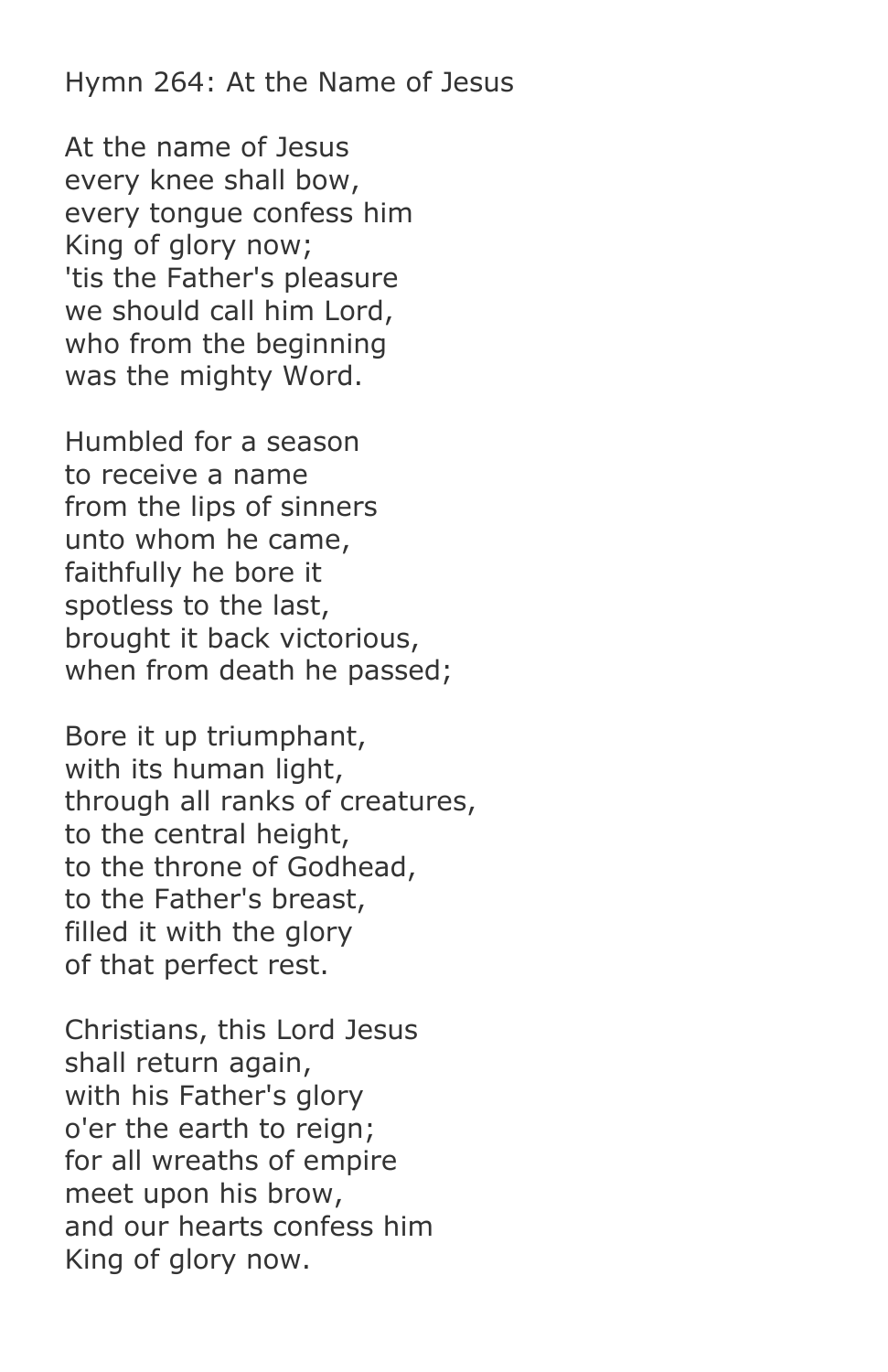Hymn 270: O Lord, You are My God and King

O Lord, you are my God and King, and I will ever bless your name; I will extol you every day, and evermore your praise proclaim. You, Lord, are greatly to be praised; your greatness is beyond our thought; all generations shall tell forth the mighty wonders you have wrought.

How rich in grace are you, O Lord, full of compassion, merciful, your anger always slow to rise; your steadfast love you show to all, for you are good in all your ways; your creatures know your constant care. To all your works your love extends; all souls your tender mercies share.

Your works will give you thanks, O Lord; your saints your mighty acts will show, till all the peoples of the earth your kingdom, power, glory know. Eternal is your kingdom, Lord, forever strong, forever sure; while generations rise and die, your high dominion will endure.